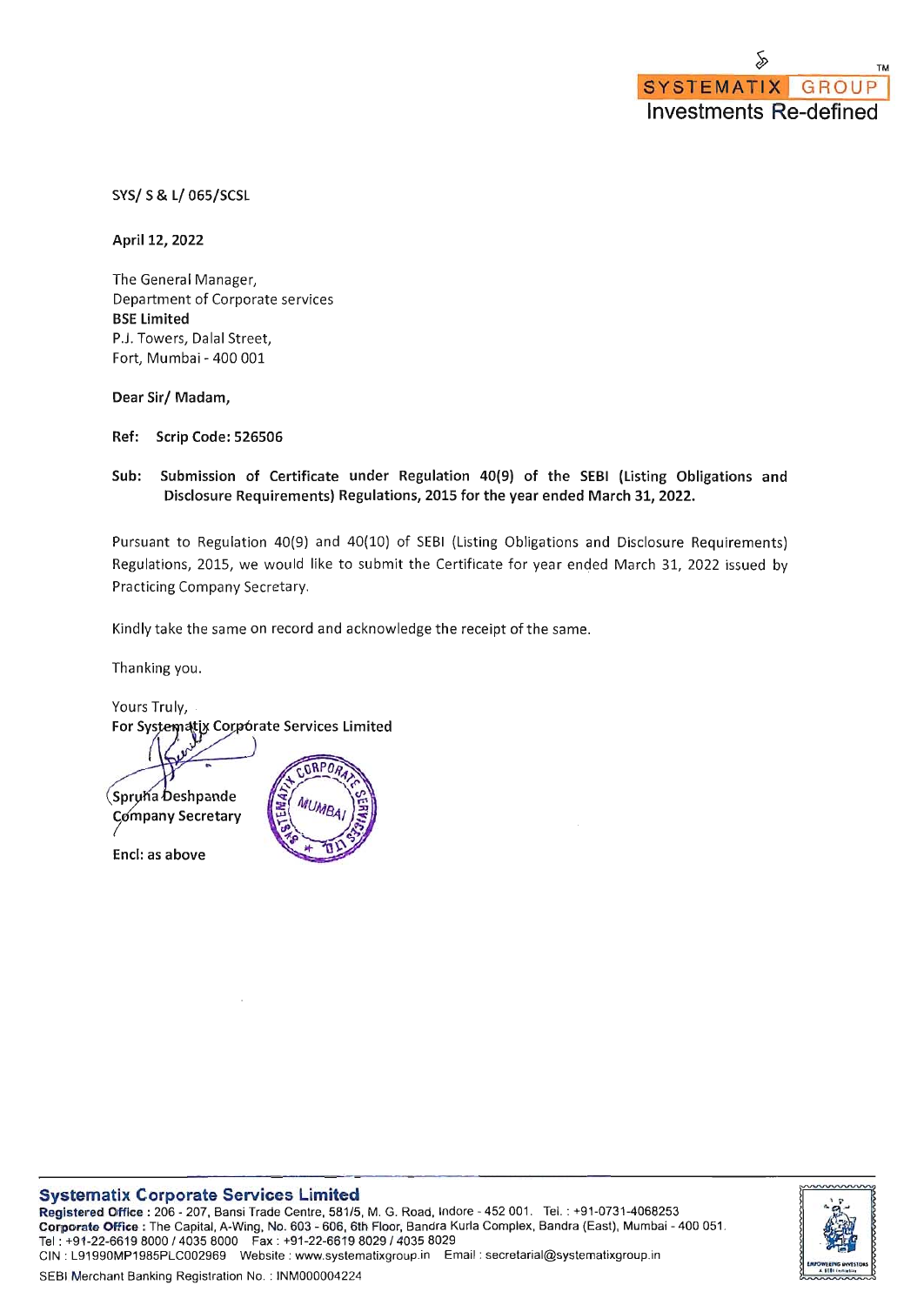**K.ELANGOVAN M.B.A., M.L., F.C.S., FCMA**

COMPANY SECRETARY



**NEW NO : 38 PLOT NO: 61 AVM AVENUNUE FIRST MAIN ROAD,VIRUGAMBAKKAM, CHENNA-600092 Mob:9444304990/9444164920 E mail : ke\_govan@yahoo.com**

## **CERTIFICATE UNDER REGULATION 40(9) OF SECURITIES AND EXCHANGE BOARD OF INDIA (LISTING OBLIGATIONS AND DISCLOSURE REQUIREMENTS) REGULATIONS, 2015 FOR THE YEAR ENDED 31ST MARCH, 2022.**

Securities and Exchange Board of India vide gazette notification dated 8th June, 2018 and vide its press release dated 3rd December, 2018, amended Regulation 40 of the Securities and Exchange Board of India (Listing Obligations and Disclosure Requirements) Regulations, 2015 and has mandated that the transfer of securities would be carried out in dematerialized form only w.e.f. 01st April, 2019. Further, SEBI vide its press release dated 27th March, 2019 clarified that the transfer deeds lodged prior to deadline and returned due to deficiency in the document may be re-lodged for transfer even after the deadline of 01st April, 2019. Further, SEBI vide its circular dated September 7, 2020 has fixed March 31, 2021 as the cut-off date for re-lodgement of such transfer deeds and the shares that are re-lodged for transfers shall be issued only in demat mode. SEBI has specified operational guidelines for transfer and dematerialization of re-lodged physical shares vide its circular dated December 2, 2020.

Accordingly, on the basis of examination of the relevant documents relating to fully paid equity shares of M/S SYSTEMATIX CORPORATE SERVICES LIMITED L91990MP1985PLC002969 company incorporated under the Companies Act. 1956 and having its Registered Office at No.206-207 BANSI TRADE CENTRE, 581/5 M.G.ROAD, INDORE-452001, maintained and provided electronically by Cameo Corporate Services Limited, situated at "Subramanian Building", No.1, Club House Road, Chennai - 600 002 ,Registrar and Share Transfer Agents (RTA), pertaining to the period from 1<sup>st</sup> April, 2021 to 31<sup>st</sup> March, 2022 for the purpose of issuing a Certificate as per Regulation 40(9) of Securities and Exchange Board of India (Listing Obligations and Disclosure Requirements) Regulations, 2015, I hereby certify that:

A) 1.a. The Company has delivered during the year ended on  $31^{st}$  March, 2022 share certificates relating to the transfer deeds received during the period from 1st April, 2021 to 31<sup>st</sup> March, 2022, within the prescribed time, as entered in the Memorandum of Transfers from the respective dates of lodgement.

1. b. The Company has delivered during the year ended on 31st March, 2022 share certificates in respect of requests relating to transmission of securities ,demat requests, deletion of name, renewal and consolidation, transposition, sub division ,exchange or endorsement of calls/allotment monies received during the said period , as applicable and as the case may be, during the period under review , and received during the period from 1<sup>st</sup>April, 2021 to 31<sup>st</sup> March, 2022, within prescribed time, from the respective dates of lodgement.